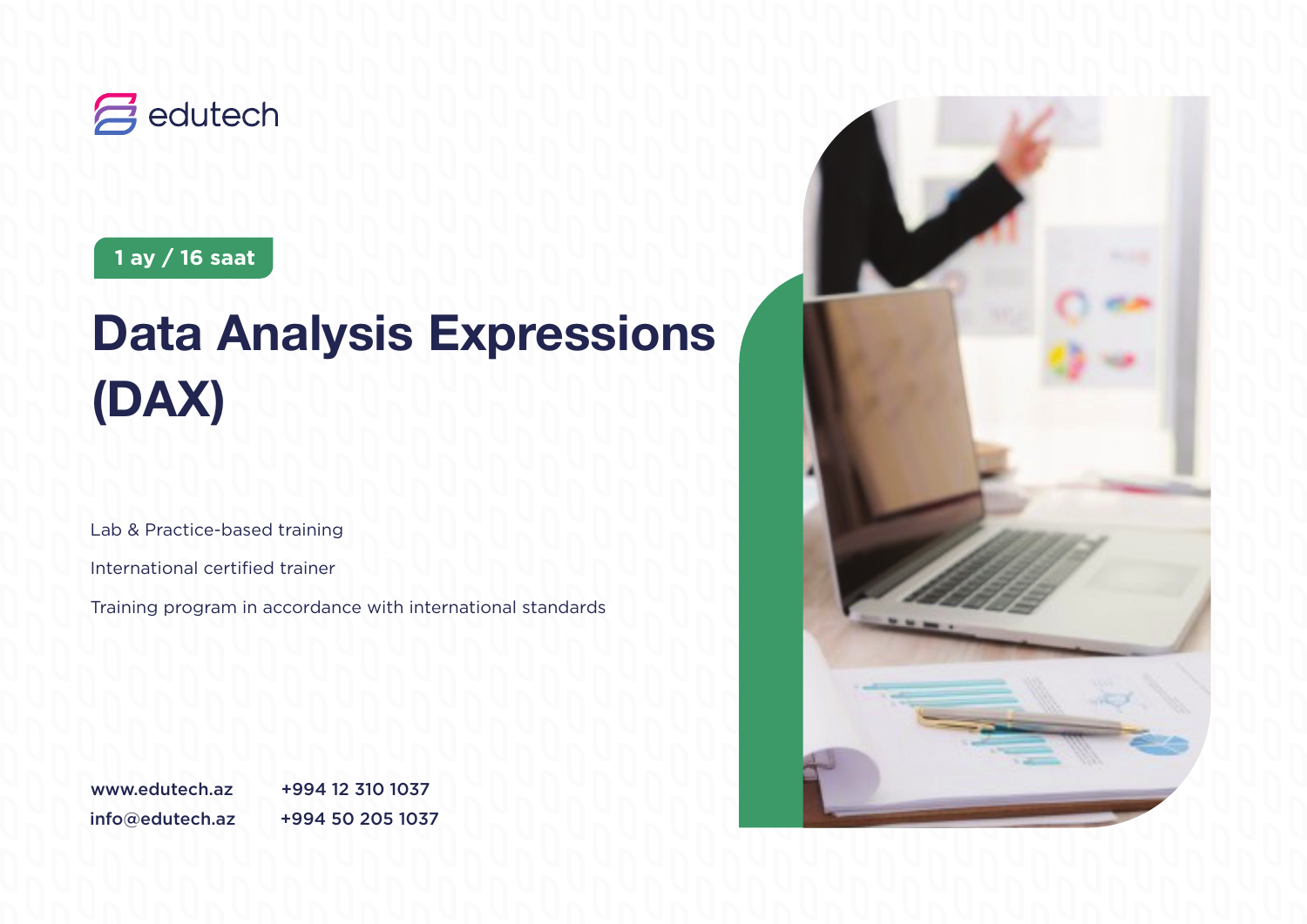## **PROGRAM**

- 1. Introduction to Data Analysis Expressions (DAX)
- DAX data types
- Understanding calculated columns and measures
- Understanding aggregators and iterators: SUM,

COUNT, MIN, MAX, AVARAGE, COUNTROWS,

- DISTINCTCOUNT, SUMX, AVERAGEX
- Using logical functions: IF, AND, OR, SWITCH, FERROR
- Relational functions: RELATED and RELATEDTABLE

#### 2. Basic table functions

- Understanding FILTER function
- Introducing ALL, ALLEXCEPT and ALLSELECTED functions
- Understanding VALUES, DISTINCT functions and their difference

#### 3.. Evaluation Context

- Filter context
- Filter and relationships
- Row context, using RELATED in a row context
- Understanding nested row context, using EARLIER function

#### 4. CALCULATE function

- Understanding difference between CALCULATE and other DAX functions
- CALCULATE for replacing, ignoring and intersecting with outer filters
- Understanding CONTEXT TRANSITION
- CALCULATE and advanced filters
- CALCULATE modifiers ( KEEPFILTER, USERELATIONSHIPS,
- CROSSFILTER, ALL family functions)
- CALCULATE rules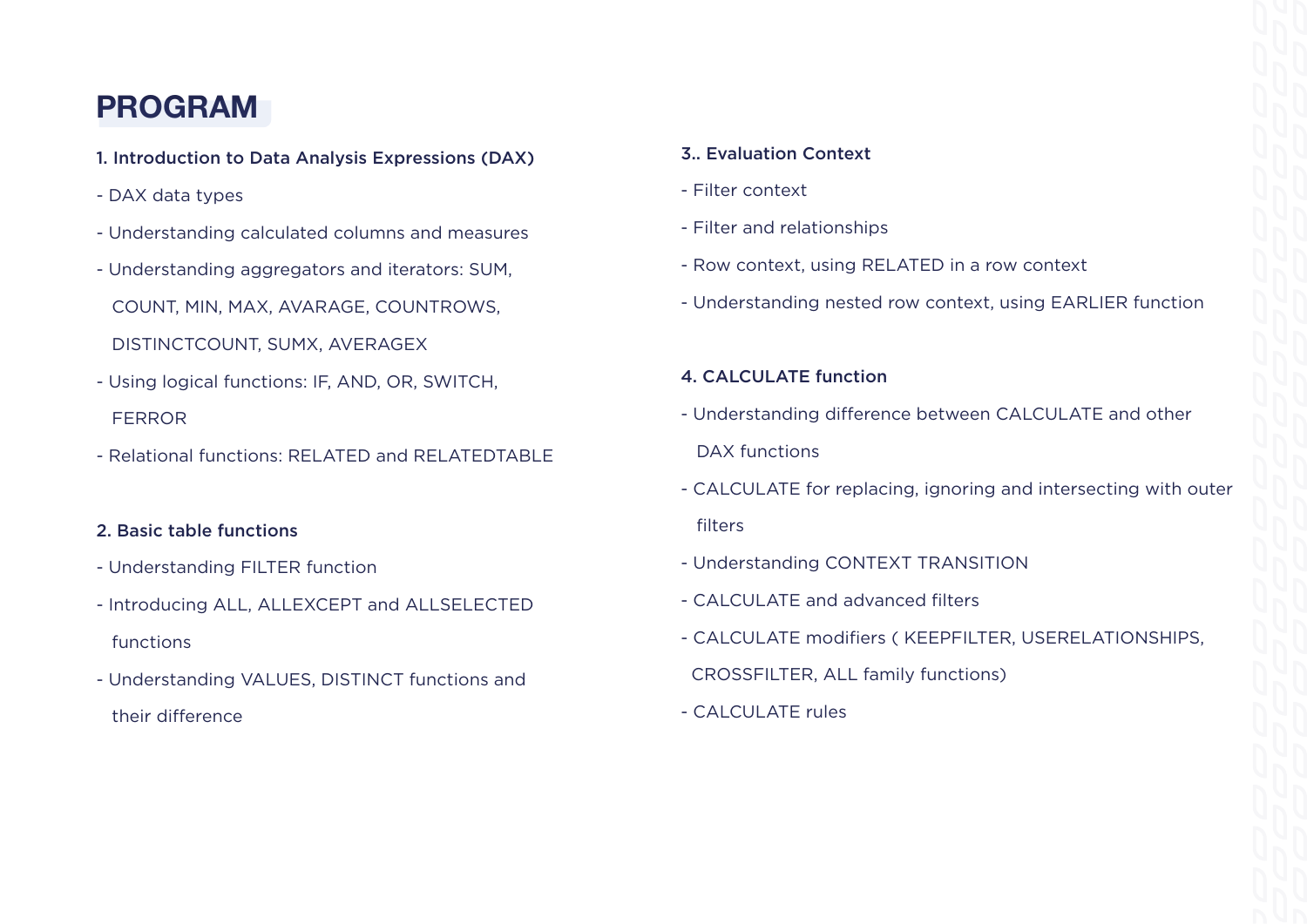#### 5. Variables

- Introducing VAR syntax
- The scope of variables
- Using table variables
- Common patterns using variables

#### 6. Iterators

- Using iterators: MAXX, MINX, CONCATENATEX
- Understanding RANKX
- RANKX with ISINSCOPE function (explanation of
	- HASONEVALUE and SELECTEDVALUE)
- 7. Date table and Time intelligence functions in DAX
- Functions to create data table
- Understanding "Marks as date table"
- DATESYTD (applying Fiscal Year to Date),
- DATESQTD, DATESMTD
- SAMEPERIODLASTYEAR, PARALLELPERIOD
- PREVIOUSYEAR, PREVIOUSQUARTER,
- PREVIOUSMONTH, PREVIOUSDAY
- DATEADD (Day-Month-Quarter-Year)
- DATESBETWEEN, FIRSTDAY, LASTDAY
- Other date functions: CLOSINGBALANCEMONTH,
- CLOSINGBALANCEQUARTER, CLOSINGBALACEYEAR
- Writing Custom Time Intelligence Functions
- Working with custom calendars